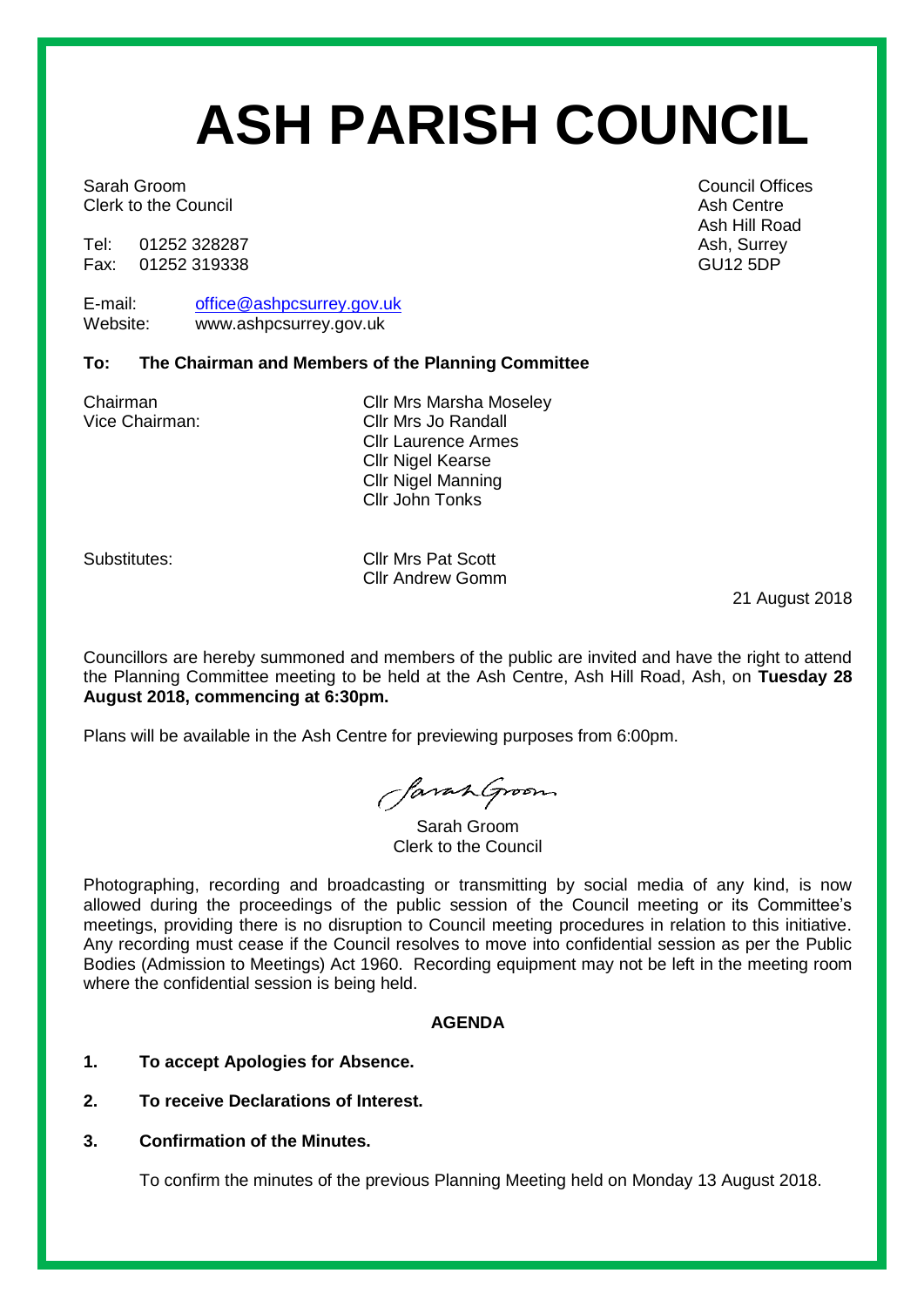## **4. Adjournment.**

To consider adjourning the meeting for a maximum period of ten minutes to enable members of the public to raise questions in respect of the business on the agenda. (Standing Order 3e).

#### **5. Applications for Planning Consent.**

To consider development applications and if deemed necessary make representations on behalf of the Council subject to plans being received as detailed at Appendix A.

#### **6. Green Belt Policy in the New Local Plan**

To consider the letter from Guildford Borough Council dated 1 August 2018 concerning the Green Belt Policy in the new Local Plan.

#### **7. Land North of Poyle Road, Tongham, GU10 1DY**

To consider the letter from Guildford Borough Council dated 7 August 2018 concerning the Hearing regarding the application for up to 150 residential dwellings, including provision of up to 35% affordable housing, creation of new vehicular access off Poyle Road, and provision of public open space with associated infrastructure and earthworks. All matters reserved except accessibility to the site for vehicles in terms of the positioning and treatment of the access to the site. The hearing will be held at the Council Offices on 4 September 2018 at 10.00am and is scheduled to last for 2 days.

#### **8**. **Next Meeting.**

The date of the next meeting Monday 10 September 2018 commencing at 6:30pm.